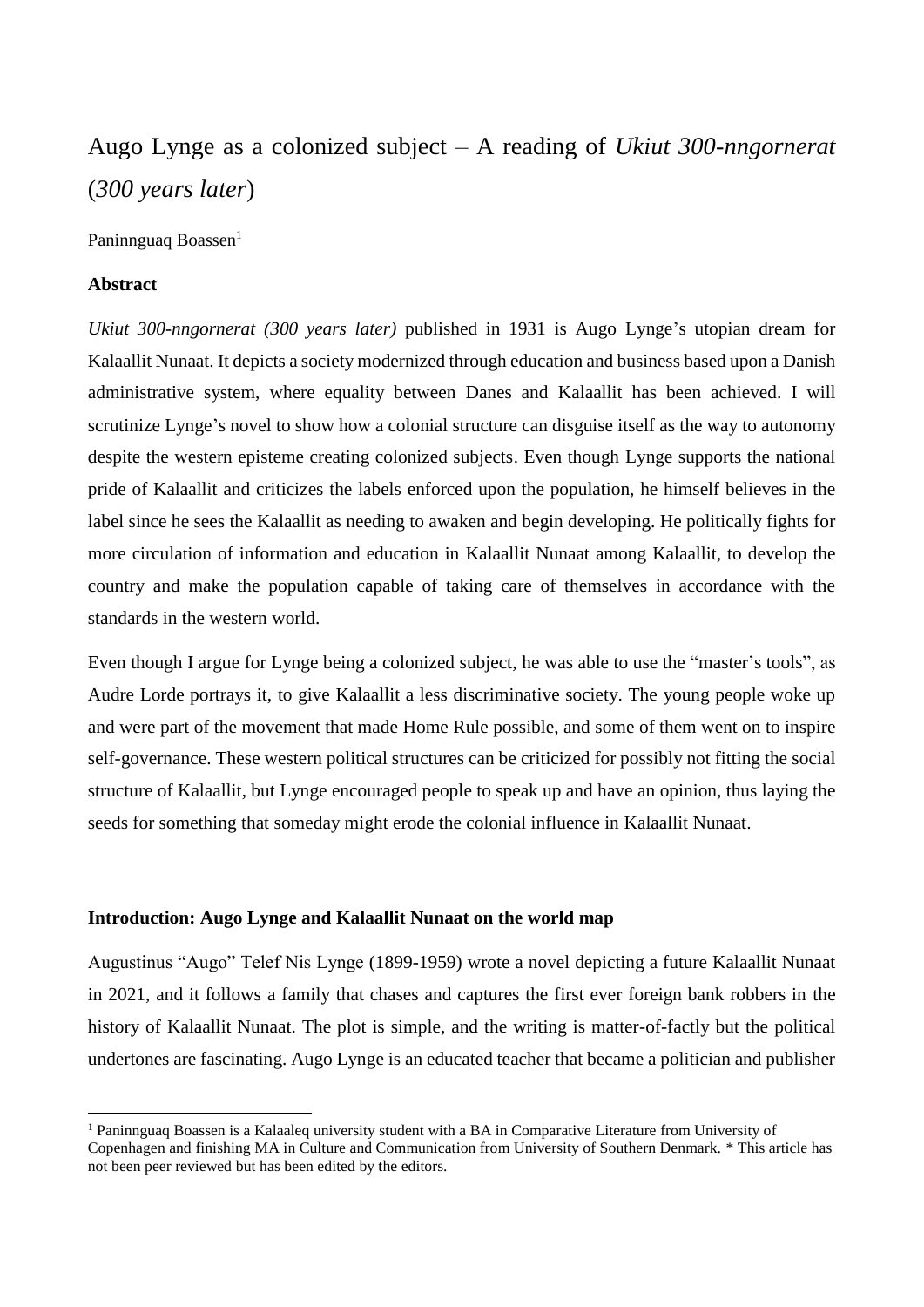of his own political magazine, *Taqqissuut* (1934-47), and his political works aimed at encouraging the Kalaallit youth to politically awaken and initiate development in their own country.

I theorize that Augo Lynge was in a power relationship with the colonial Danish administration, as he was a Kalaaleq subject that wanted Kalaaleq subjects to achieve the privileged position only Danes occupied. Lynge's ambition was to create a more equal and cosmopolitan Kalaallit Nunaat, and he believed it could be achieved through a western episteme. I hypothesize he identified problems through a Western lens and that the society of Kalaallit ought instead to be examined through a decolonizing perspective.

Lynge was a product of the Danish educational system and western governmentality through his education as a teacher in the 1920s and subsequent political career. These institutional epistemes had, and arguable still has, colonial traits that uphold an oppressive social order against ethnically Kalaaleq citizens in the Danish Kingdom.

The power relationship between Kalaallit Nunaat and Denmark began in 1721 with the arrival of the missionary Hans Egede. He established an authoritarian presence with the Lutheran church and in 1776 the Danish monarchy declared a monopoly on commerce in Kalaallit Nunaat and thereby closed off Kalaallit's communication channels with the rest of the world.

After World War II, Kalaallit Nunaat became more aware of the rest of the world because the Americans had occupied Kalaallit Nunaat while Denmark was occupied by Germany. The break from Danish isolationism meant that the few Kalaaleq voices that had demanded modernization became more prominent. When Kalaallit Nunaat became an official county in the Danish Kingdom in 1953 it instigated celebration among the Kalaallit because it promised the coming of a modern Kalaallit Nunaat. As a newly appointed member of the Danish parliament, Augo Lynge made a speech (in Danish) in which he expressed hope for a more equal stance between the Kalaallit and Danish people:

> Kalaallit Nunaat is now part of Denmark, and the 200-year-old colonial rule is over. The time of guardianship is over and from this point onward Kalaallit Nunaat is equal to other parts of the Danish kingdom […] Today, Denmark has been expanded almost all the way to the North pole, and Kalaallit Nunaat has expanded into South Jutland. From now on we are one people, we are the same country and share the same fate.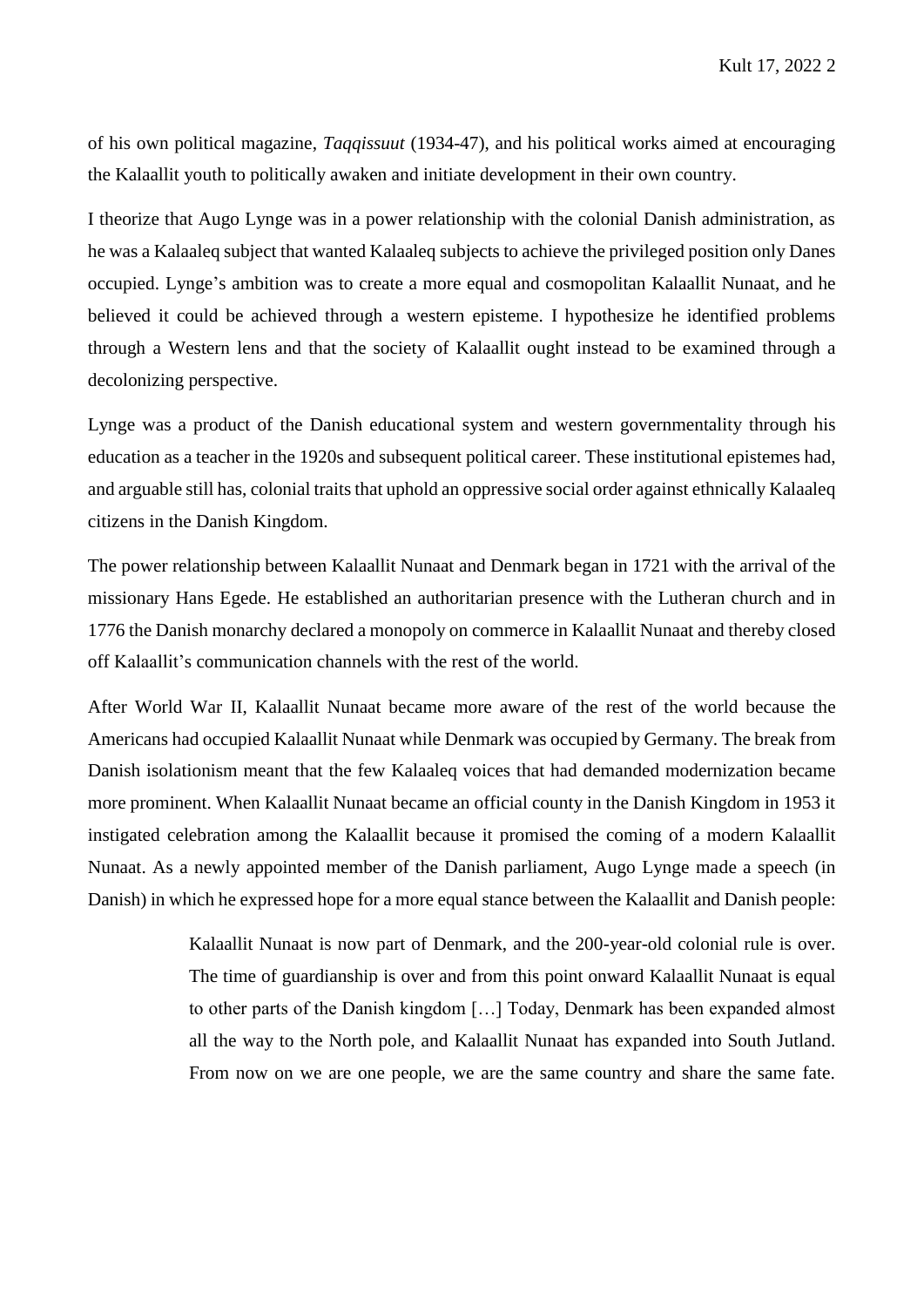Kalaallit Nunaat and Denmark, by nature contrasts, are now a political entity. (My own translation)<sup>2</sup>

Kalaallit Nunaat had an important military location on the Cold War world map, so when it became a part of the borders of Denmark, the small European kingdom became more influential in its relations with the United States and NATO (Wendel-Hansen 2019: 5-6). It has become evident with recent publications that the Danish administrative system has taken advantage of and oppressed Kalaallit for 300 years for their own profit and political influence. Already 90 years ago Lynge wished for the Kalaallit to take back this influence over their own country and resources.

Augo Lynge became politically active around 1930, when he passionately worked on developing academic education for Kalaallit. Until his untimely death in 1959 he was part of several boards in charge of governing Kalaallit Nunaat. Two of his initiatives, showing his enthusiasm for developing Kalaallit Nunaat, is the first sports club in the country founded in 1933, and the founding of the youth association named: nunavta qitornai (The children of our country) (Thorleifsen 1991: 56). Lynge wanted the Kalaallit youth to be aware of their surroundings, to think independently, and to prepare themselves to educate the future children for the brighter future of the country (Thorleifsen 1991: 58).

Lynge's political endeavors all seem to stem from the belief that Kalaallit living in Kalaallit Nunaat are a mixed race with background in both "Eskimo" and Danish culture (Lynge 2000D: 106-108). Lynge is adopting the degrading ethnonym the Kalaallit have been given by the western intellectuals. I will point out that during that time it was the academic term, and I will use Lynge's own political articles and his novel to argue for my hypothesis of Lynge as a colonized subject and thereby a user of the institutional lingo.

#### **A novel by a Kalaaleq subject**

**.** 

In the following I will use French philosopher Michel Foucault's theory on relationship of power to clarify the relationship between Denmark and Kalaallit Nunaat with focus on the school system and governmental structure that Denmark imported to Kalaallit Nunaat, which was influential in the creation of the Kalaaleq (Greenlandic) subject. I hypothesize that Lynge perceived the oppressive

<sup>&</sup>lt;sup>2</sup> "Nu er Grønland en del af Danmark, og den 300-årige kolonitilstand er forbi. Formynderskabets tid er forbi, fra nu af er Grønland ligestillet med andre dele af det danske rige […] I dag er Danmark udvidet næsten helt til Nordpolen, og Grønland er udvidet til Sønderjylland. Fra nu af er vi eet folk, vi er samme land og deler samme skæbne. Grønland og Danmark, der af naturen er kontraster, er nu en politisk enhed" (Wendel-Hansen 2019: 3).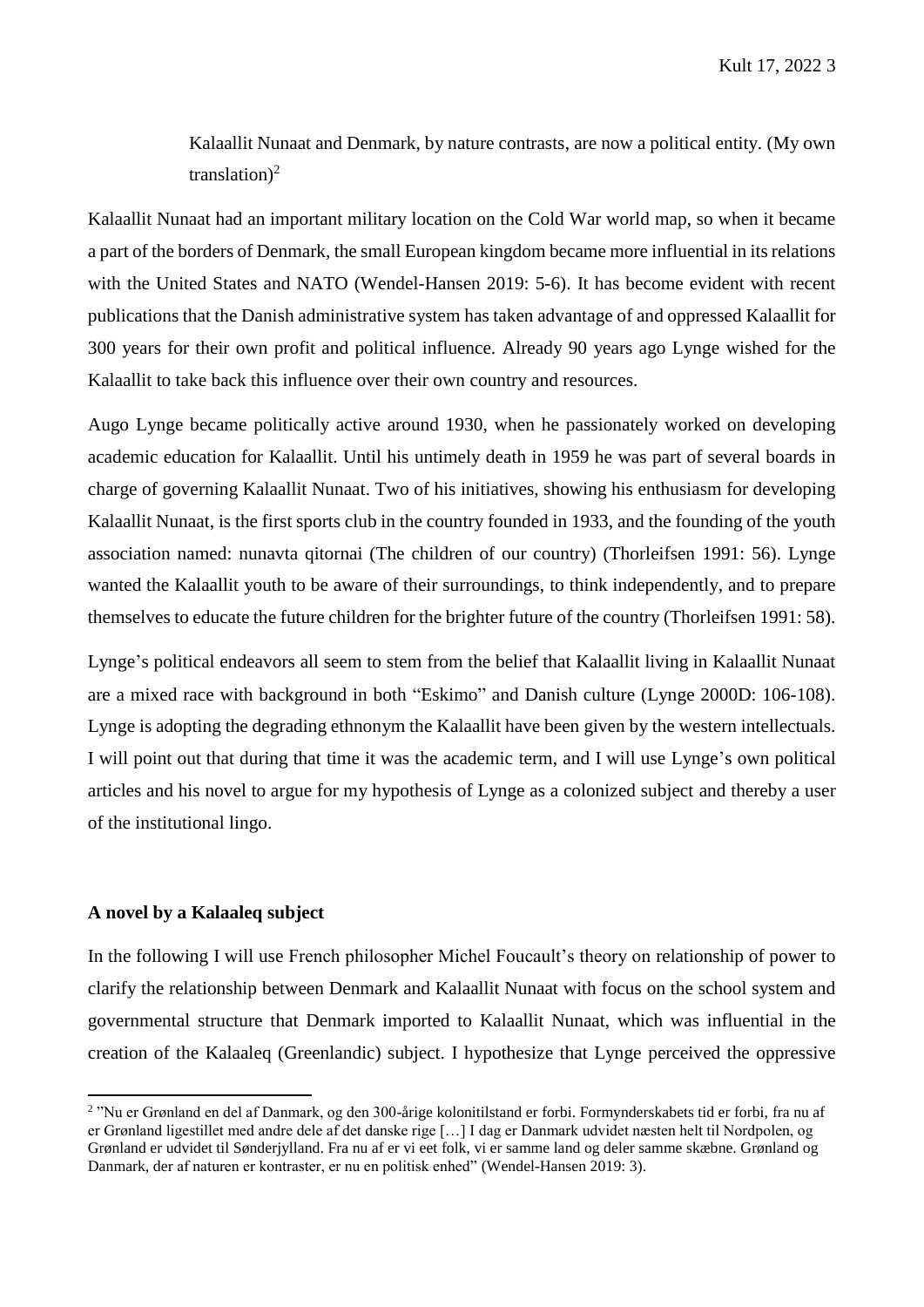power relations, but still wished to rely on the knowledge in the Danish school system, because he believed that the western episteme could help make Kalaallit Nunaat independent despite the strong discrimination that the Danish administrative system had demonstrated towards "Other" cultures. I believe his actions and thoughts have been created by the society he inhabited and the colonial power structure.

Foucault explains a power structure by using the Christian church as an example and calls it "pastoral power". The objective is to recruit enough people to become an institution that spreads and takes over positions in society, such as police, hospitals, organized army, and necessities in commerce. This creates an entity that can exert power in any situation that could arise (Foucault 1982: 784). To break out of the simultaneous individualization and totalization of modern power structures, the pastoral power, we must refuse the subjectivity that is being imposed and instead imagine and build up new forms of subjectivity (Foucault 1982: 785). The pastoral power that Foucault describes lives on in the government, it makes and controls subjects by promising salvation of the soul, but instead they shape the soul into the subject they want. The difference in pastoral and governmental power, is that pastoral power will not use violence to create the subject, it will use coercion with words and manipulation. Government power uses methods like prison to change the subject, violent physical intervention in the individual's life, while the pastoral power will create a subject through education and discipline to change the "law of truth" they live by. Both the violent and non-violent exercise of power is part of colonialism.

Lynge and fellow Kalaallit are being taught a "law of truth", a western episteme, through the institutions implemented by the Danish administrative system that arrived when Kalaallit Nunaat was colonized. These institutions are still in place, and therefore the colonial structures are still present in the society of Kalaallit Nunaat today even if, and when, the Danes in higher positions are replaced by Kalaallit. This is because the Danish culture will remain the deciding factor in the creation of subjects as long as the education and discipline in society is based on the Danish law-of-truth.

Power is to conduct or lead possible outcomes into an order, thus Foucault believes that to govern is to "structure the possible field of actions of others" (Foucault 1982: 790). Believing that only a free subject can act against an action done upon them, Foucault theorizes that only with the possibility of freedom can there be power. To govern means a space is created in which the subject is allowed to agree, and by having a space where an action of deciding is simulated, you feel free. However, the actions you can choose from have been structured by the government. This point can be extended in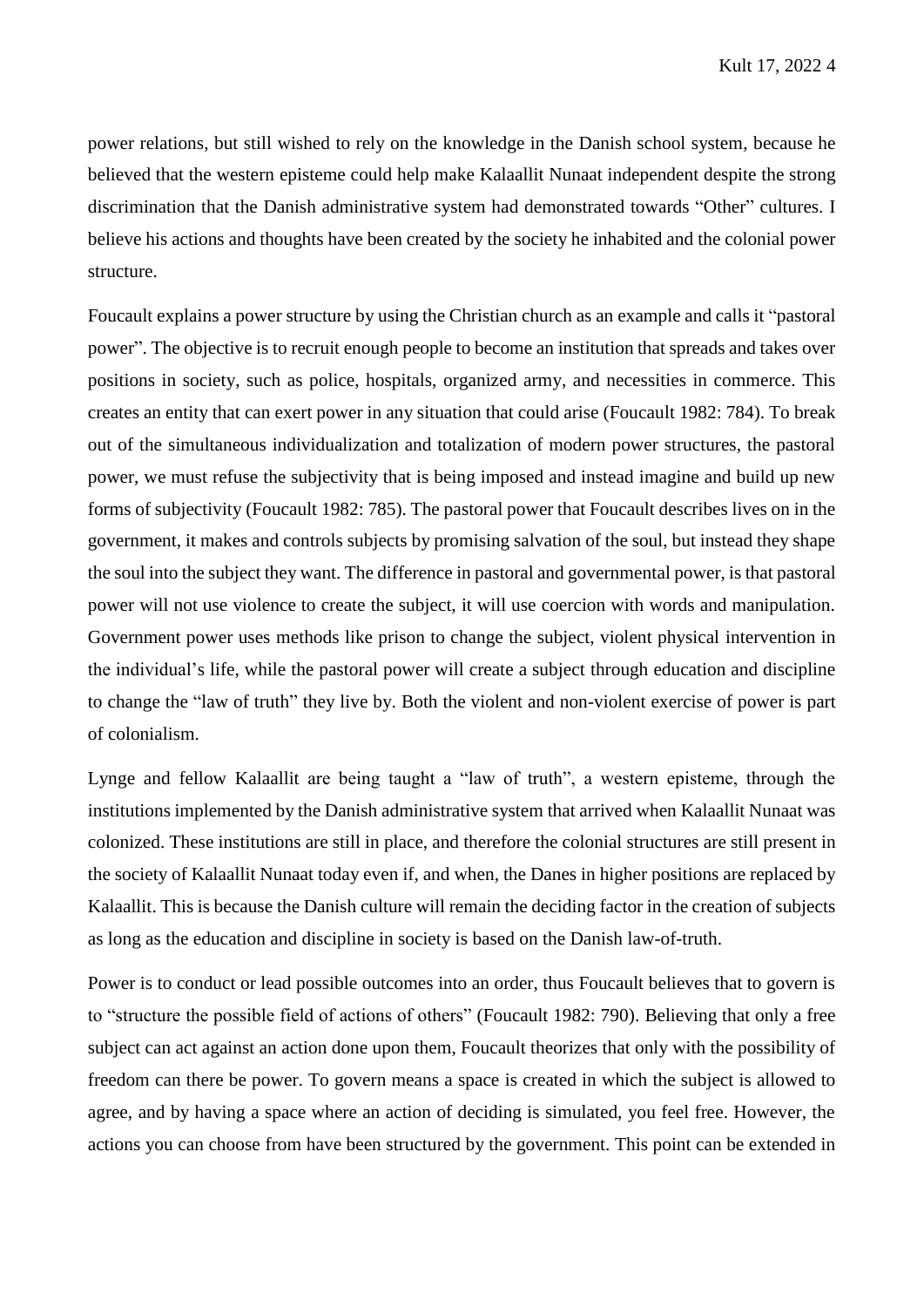a colonial context, e.g. when a colonized people want to keep their own culture they will find themselves already in a colonized structure and therefore the term "culture" will already have been structured by the colonizer's understanding of "culture". Lynge has the same thought because he believes the individuals living in Kalaallit Nunaat are no longer Inuit nor Danish, they are subjects called Kalaallit.

#### **Summary of** *Ukiut 300-nngornerat*

Lynge's novel starts by introducing the fisherman, Frederiksen, who is on his way to the capital of Kalaallit Nunaat, Grønlandshavn [Greenlands Harbour], in the year 2021. On his way he meets his longtime friend, the sheep farmer Jensen, and they discuss the upcoming celebration of the anniversary of the arrival of the missionary Hans Egede. They mention a scientist named Karlsen that recently wrote a book on the development of Kalaallit Nunaat since 1721. At their arrival to Grønlandshavn they visit Jensen's sister and family consisting of the husband Hansen, who is a merchant and city council member, the son Erik, police officer, and daughter Valborg who has an education from Denmark and tutors the local children in English.

The plot consists of the first ever bank robbery in Kalaallit Nunaat, where Erik is tasked with capturing two foreigners who have been identified as the culprits. He brings Jensen's son - Jens - with him, but later Valborg, her love interest, Holbæk, and Jensen himself join in when Erik is wounded during the first chase that results in the capture of one robber. After a failed dramatic chase at sea for the second robber, they are called to a nearby settlement which has reported strange occurrences. Researching the matter Erik locates the other robber and succeeds in capturing him and bringing him back to the capital. On the day of celebrations, commemorating the 300 years, the highest official in Kalaallit Nunaat gives a speech and praises Kalaallit for having become modernized, and merchant Hansen has a celebratory dinner with family and friends where he makes a speech about the importance of young people and their future.

#### **Education produces worthy subjects?**

At the end of Lynge's novel, the highest official in Kalaallit Nunaat gives a speech to Kalaallit in celebration of the anniversary. In the original story, published in Kalaallisut, the spectators call him "amtmand" (leader of a county) and in parenthesis Lynge writes "nunap naalagaa" which translates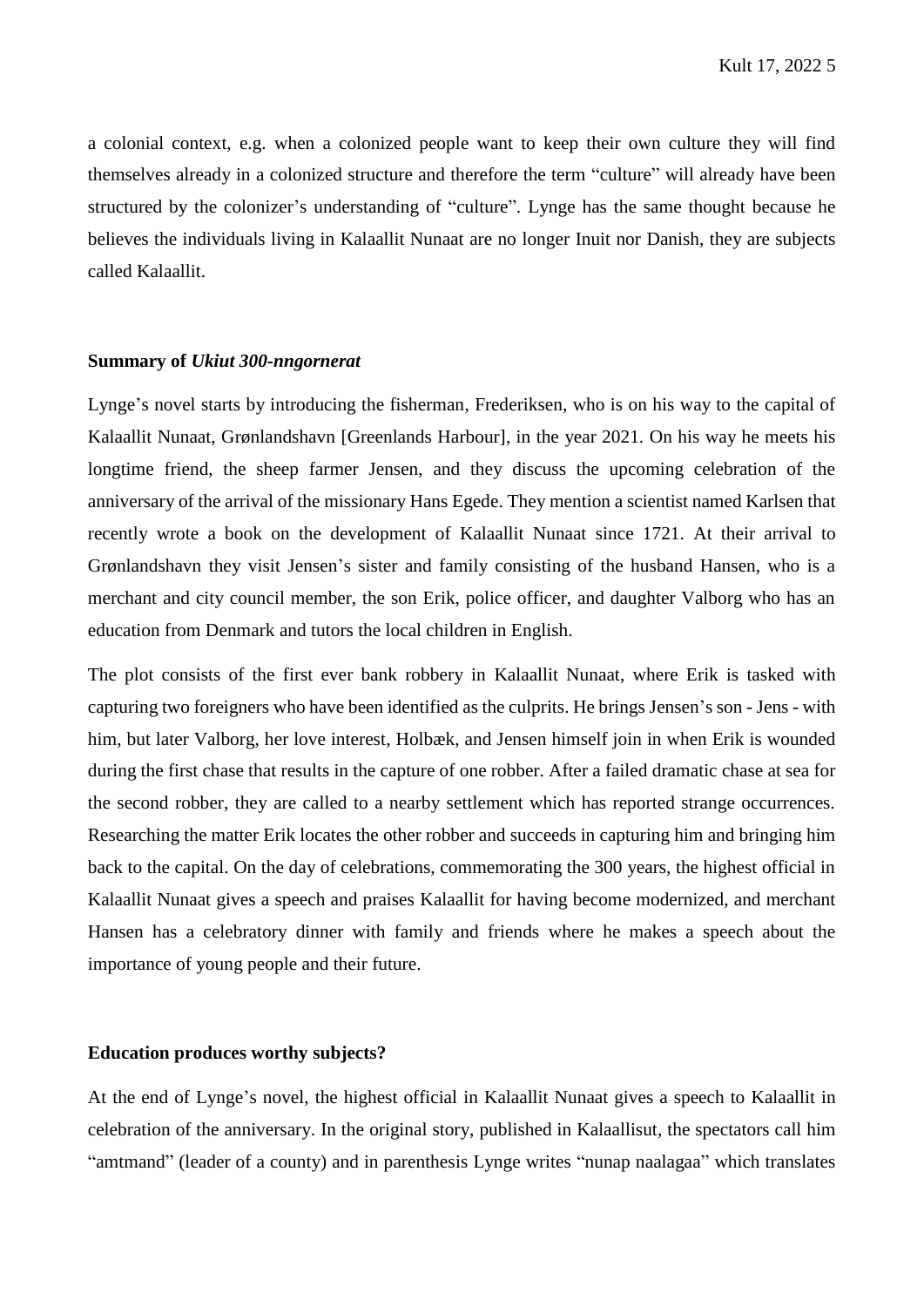into "the leader of the country" (Lynge 2000P: 83)<sup>3</sup>. There is no exact word for "county" in Kalaallisut, since borders are not used in Inuit cultures, so to Lynge this political figure administrates and rules Kalaallit Nunaat not as a county but as a country - implying an autonomous state. This contrasts with the political landscape imagined when the Danish word "amtmand" is used, since it means Kalaallit Nunaat is a county in the Kingdom of Denmark.

Lynge's hint at equality between Denmark and Kalaallit Nunaat is reaffirmed with the description of the coat of arms for Kalaallit Nunaat and Denmark that is present during the speech: "Oqaluttarfiusallu saaniipput Kalaallit Nunaata Danmarkilu våbenii: Nanoq, løvillu pingasut pisittut" (Lynge 2000P: 83)<sup>4</sup>. It is stated that both Kalaallit Nunaat and Denmark have a coat of arms presented on the platform. Later, after the speech, the people sing both the Danish and Kalaallit's national anthem (Lynge 1989: 99), so these descriptions suggest an equal relationship between the cultures of Kalaallit and Danes.

When reading through nunap naalagaa's speech I realized it mirrors the political opinions of Lynge. Nunap naalagaa praises Kalaallit for having awakened and developed the country into prosperity through relations with other countries (Lynge 1989: 95). The awakened state that is mentioned refers to the acquired knowledge about the world and modern lifestyles, such as lucrative businesses like fisheries and sheep farming. Lynge argues in an article from 1940 that Danish should be the primary language in schools in Kalaallit Nunaat because it is better that the majority is educated, instead of enabling the elite to make discriminatory laws and rules towards the uneducated who do not understand Danish (Lynge 2000D: 107). Nunap naalagaa praises Kalaallit for having adapted themselves to the new culture since the old one was meant to die, and he tells them that Kalaallit Nunaat is no longer just a Danish colony but an important part of Denmark (Lynge 1989: 98), which is an earlier version of Lynge's speech at the Danish parliament. Lynge is aware of the structural oppression Denmark enforces through imposing Danish culture and administration upon the society of Kalaallit, but he believes that by adapting Kalaallit to Danish governing it can be opposed from within. This thought process is supported by Foucault's theory hypothesizing that power relationships are a constant fight for dominance, but he also states that the oppressed will have a restricted fieldof-actions to attain the dominant position (Foucault 1982: 794).

1

<sup>&</sup>lt;sup>3</sup> "Tassa amtmand (nunap naalagaa)," ilaat isussupput" (Lynge 2000P: 83).

<sup>4</sup> "Og på talerstolen var Grønlands og Danmarks rigsvåben: Isbjørnen og de tre springende løver" (Lynge 1989: 94).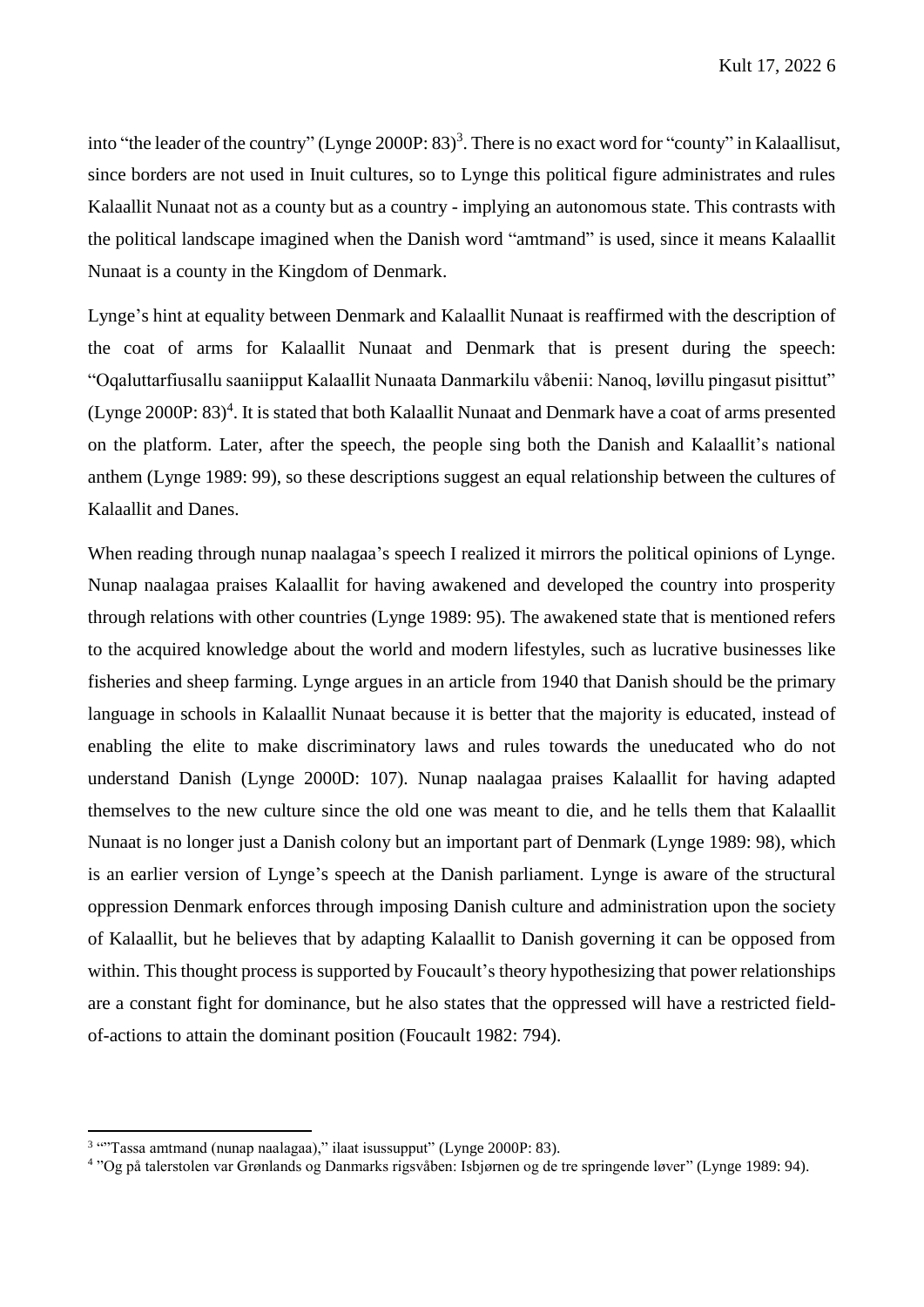The Indian philosopher Gayatri Spivak theorizes in "Can the Subaltern Speak?" that "some of the most radical criticism coming out of the West today is the result of an interested desire to conserve the subject of the West, or the West as Subject" (Spivak 1988: 66). The interest of the intellectuals from the West in the subject of the Third-World inaugurates the "Subject" (deliberately capitalized) - Subject being more privileged than subject. The intellectual voices that were supposed to represent the voices of the subjects that cannot present themselves instead reproduce and support the elitist imperatives of political domination and exploitation based on their western upbringing and education (Darder and Griffiths 2018: 82). If another represents the subject it will not be possible to hear their voice, and therefore Spivak theorizes that the subaltern subject is prevented from speaking when the western intellect represents them (Spivak 1988: 67). This is similar to Lynge's position since he insists Kalaallit should educate themselves, because if they become the intellectuals then Kalaallit can truly be represented on the academic and political world stage.

A book by a "scientist Karlsen" is mentioned in the novel, and Lynge uses the position of a respected and educated person to give voice to his own opinions, which is clear when compared to Lynge's own articles. Karlsen points out there were two problems in the past: 1. The hunters exploited the nature by overhunting in a small area, which could be solved if the hunters could travel further and hunt in a bigger area. 2. After the hunters were taught Christianity and assumed the living conditions of the Danish society, they became lazy and poor with no preparations for winter (Lynge 1989: 12- 13).

Karlsen explains that after modern tools were introduced, like trawlers and fishing boats, it became more sustainable to provide fish since they could travel further and for a longer period. He believes it is due to old Kalaaleq way of thinking and practices that Kalaallit Nunaat was kept from making any progress before colonization (Lynge 1989: 14-17, 53). In an article about trade in Kalaallit Nunaat from 1942, Lynge elaborates on the statement by pointing out that business is the physical part of culture, so it was through the introduction of industrialization that Kalaallit Nunaat was able to develop (Lynge 2000F).

Regarding the second point, Karlsen writes that as soon as Kalaallit woke up and began trusting themselves it did not take long before they began believing in a dream of them achieving more, and that is how the country in 2021 became possible. Karlsen writes that Kalaallit in the past who received help should be ashamed because it was their own laziness that put them in that position, but they should be open to receive help when it builds the strength and provides resources to become a self-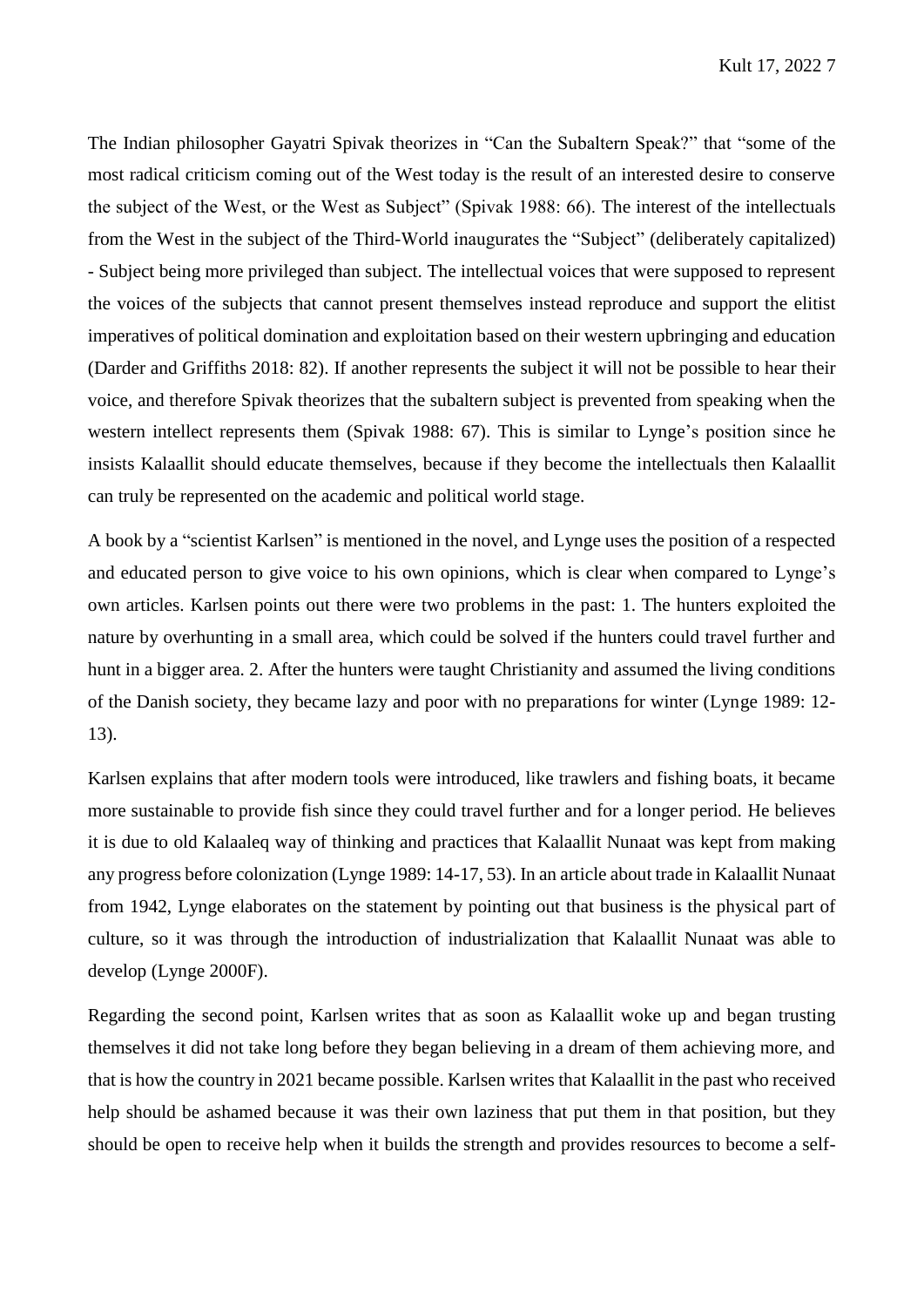governed country (Lynge 1989: 53). Lynge repeats Karlsen's words about "lazy Kalaallit" in *Taqqissuut* in 1945, but here it is articulated as a criticism towards Danes who only point out problems with reference to Kalaallit as "lazy, unorganized and dirty" (Lynge 2000H). Kalaallit have internalized this discourse – it has been imprinted on their soul. Thus, they question themselves as to why they are like that. Lynge's understanding of soul is similar to Foucault's use of soul when explaining the pastoral power, how the religious power structure has created an understanding of the subject by the presence of a soul – an individualistic essence within the person containing personality.

Karlsen writes that Kalaallit felt inferior to the Danish people because they asked for help when the seal population had diminished and there was food shortage (Lynge 1989: 53). The ethnicity of the scientist Karlsen is not stated but he shares opinions with both Lynge and Danes, so maybe he is mixed-race. In an article from 1940, Lynge declares a new social structure has appeared in Kalaallit Nunaat, meaning the previous traditional Inuit culture has not fully been preserved but has become mixed with parts of Danish culture, resulting in a mixed-race that will be visible both physically in the blood and personally through the soul (Lynge 2000D: 107).

Merchant Hansen is making a speech at the end of the novel at the celebratory dinner in his home:

All the things that have happened have led me to some deeper and bigger thoughts. On this day where we celebrate the anniversary we wish to look at the future as bright and promising. But what should our country be founded upon? It will be nests with younglings, comfy and safe nests that can raise strong younglings. Our children are about to gather twigs and feathers to build nests. Our country's future will partly be decided by how they and other young people in this country make their nests and raise their younglings (My own English translation). 5

Both his children have just become engaged, and Hansen ends his speech with profound thoughts on the future of Kalaallit Nunaat on this anniversary of the colonization. He believes that it is the young people's responsibility to keep the future of Kalaallit Nunaat bright, with the upbringing of children in safe and comfortable homes so they can become strong adults. Strong adults will ensure a prosperous country with hopes fulfilled. Lynge's novel thus concludes with a romantic fulfilment,

1

<sup>5</sup> "Pisimasorli tamanna itinerusumik annerusumillu aamma eqqarsaatigaara. Ullumi nalliuttorsiornitsinni nunatsinnut siunissaq qaamasutut neriuuterpassualittullu isigiumavarput. Nunattali siunissaa sumit atatinneqassava? Atatitsisussat tassa ullut piarallit, tujorminaatsut eqqissinartut, piaqqanik nukittuunik perortitsisinnaasut. Qitornatta manna ivikkat meqqullu ulluliassaminnut katesulerpaat. Taakkua allallu nunatta inuusuttortarpassuisa qanoq ulluliorsimanerannit piaqqaminillu perorsaasimanerannit nunatta siunissaata ilarsua aalajangerneqassaaq" (Lynge 2000P: 88-9).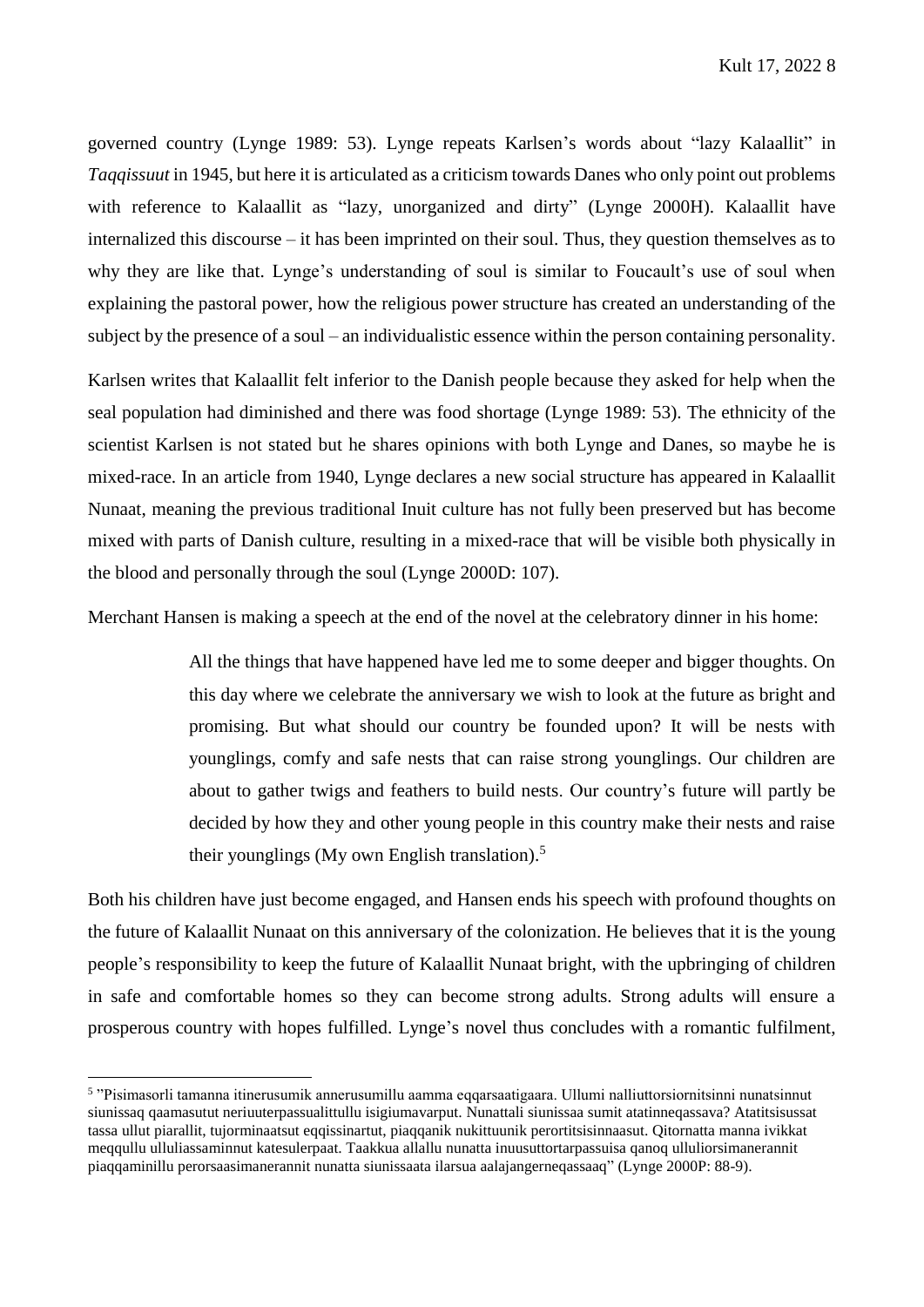and a great summary of his political goals for Kalaallit Nunaat – projecting a country that takes good care of the children when it comes to education and future jobs.

Lynge believes that unless attention is paid the soul will not mature, so he advocates for more reading materials and education in Kalaallit Nunaat since Kalaallit have a less enlightened soul compared to Danes (Lynge 2000A). In another article, published in 1934, "We shall win!" (my own translation), he brings up another problem that will halt the progress in Kalaallit Nunaat besides reading material. Hence, he argues the Kalaallit population does not welcome or praise the few Kalaallit that go to Denmark to get an education (Lynge 2000B).

According to Lynge a lot of young Kalaallit are coming back from Denmark with dreams of making Kalaallit Nunaat into what they saw in Denmark – a modernized society. However, after years of nonvisible support from their countrymen, they slowly give up and typically hear from the Danes: "Well, that's what is to be expected from the Kalaallit, lazy with no will to work." Lynge wants to see the same kind of support hunters received in the past given to the educated Kalaallit, because in his opinion they are equally important to ensure the survival of the whole community. He also wants the population to assure the educated Kalaallit they can reach the same level as the Danes, because only at that level will they be able to take the jobs that Kalaallit Nunaat wants for its own people (Lynge 2000B: 97). Reminiscent to Spivak's theory, in which the subaltern is constituted by the western Subject, Lynge suggests that Kalaaleq subjects need the same qualities as Danes to obtain their privileged position.

In an article about implementing Danish schooling, Lynge writes that Kalaallit have the same opinions as Danes because they have been educated in Denmark (Lynge 2000C). This is in a context where he tries to argue why the Danish language is important and why it would help Kalaallit Nunaat develop. Lynge is aware of epistemic violence, native thoughts and beliefs being suppressed and replaced by the colonizers' (Mignolo 2011: 45-7), but he sees it as a good thing. He advocates that schools in Kalaallit Nunaat should implement the Danish language as the teaching language so Kalaallit can get the same opinions as Danes, and thereby be modernized like Denmark. In accordance with Spivak's theory, Lynge has accepted the colonizers' episteme, and along with that, the discrimination against Kalaallit. According to Foucault's theory, Lynge has become a subject to the knowledge that Denmark has given him, thus becoming the oppressed part of the power relationship.

Considering Foucault's theory, about a constant opposition being present in a power relationship, it is visible that Lynge is still critiquing some of the decisions by the Danish government, like isolating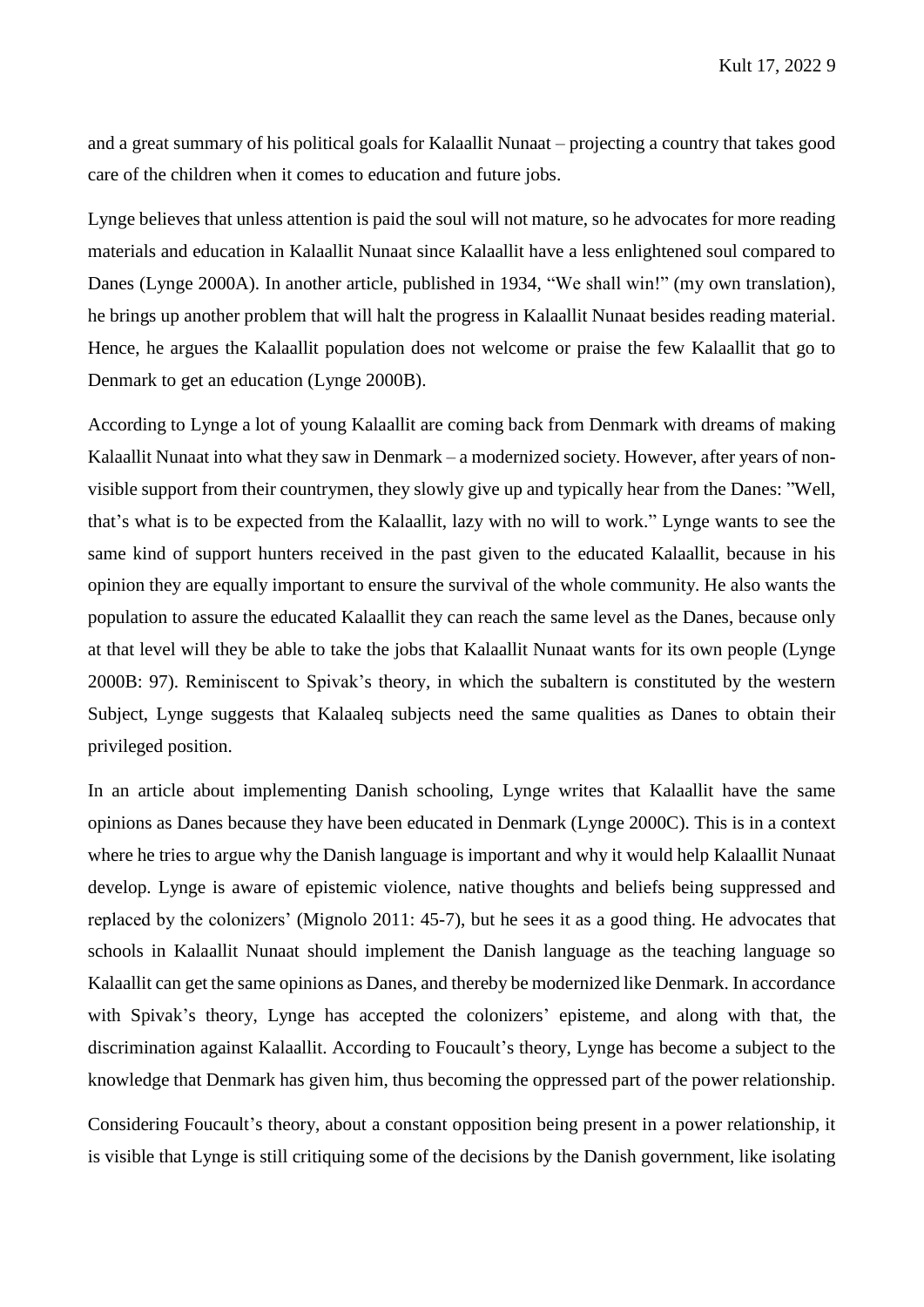Kalaallit Nunaat from the rest of the world (Lynge 2000C: 102-103). Lynge believes there has been no objection to this from Kalaallit because they trust the Danes to know best, describing his own reasoning, that there must be some danger in the outside world that Denmark is protecting them from, and because of that Kalaallit Nunaat must modernize so they can get the tools to handle this unknown danger. He starts out criticizing the Danish government but ends up writing that the best tool to overcome an unknown danger is to learn the Danish language and gain more knowledge through it. He is caught up in the egocentrism of the Danes by wanting to resolve problems Danes have conjured with the knowledge that Danes offer.

Lynge writes in a side note that the Danish school system is one of the best in the world (Lynge 2000H: 129), and suddenly it makes sense why he is so set on choosing the Danish language as the new education language. He believes all the reading material available to the Kalaaleq student after learning Danish will not only enrich the soul but also make them highly educated in a global society. Lynge writes that Kalaallit act like children but enlightenment through education will give them a broader perspective and give the soul a stronger fighting spirit (Lynge 2000H: 128-130). The quotation from merchant Hansen's speech about building safe and comfortable nests to raise a strong generation is expanded upon in one of Lynge's articles. He writes that if the Danish language is only executed as one class compared to an overall teaching language, the wings of the young ones will be clipped, and they will be unable to fly free and interact with all the modern things they learn about (Lynge 2000D: 108). Lynge is convinced that the only way to become a modern country and interact with other modern countries is to fully learn Danish.

#### **Epistemic disobedience in exchange for a modernized Kalaallit Nunaat**

The American writer Audre Lorde (1984) proclaimed that "the master's tools will never dismantle the master's house" (Darder and Griffiths 2018: 83), which means that the knowledge of the colonizer will never be able to free the colonized from the grasp of colonialism. Spivak criticizes the use of episteme by the intellectuals of the West. Western intellectuals brandish "concrete experience" as the episteme, so only what you have experienced can be included in the universal truth.

This leads Spivak to suggest "learning to learn from below", which translates as the decolonial practitioners need to listen to the unrepresented to prevent the reproduction of the oppressive imperialist structure (Darder and Griffiths 2018: 83). Spivak theorizes the subaltern population could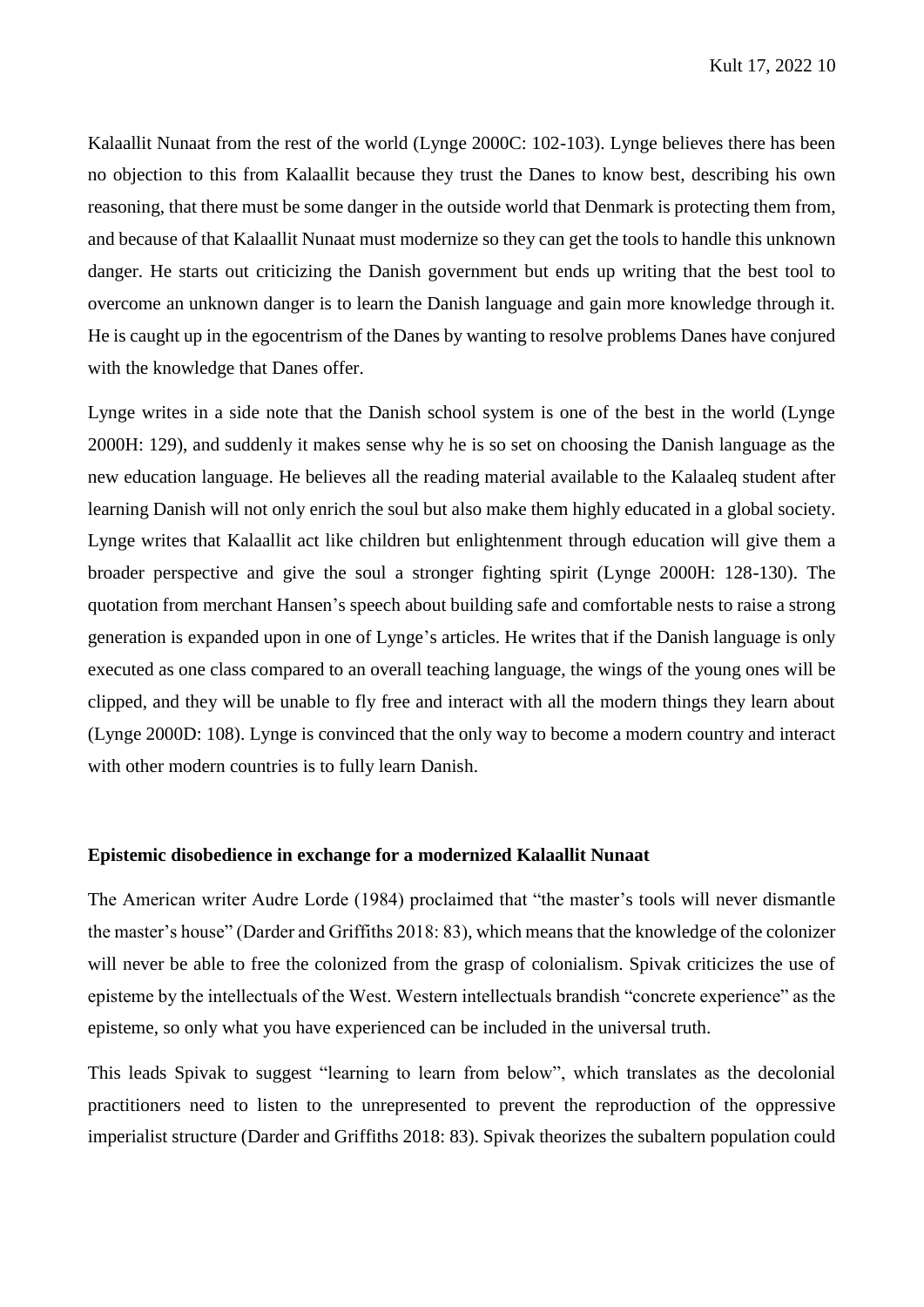be reproducing their own subordination by looking for a collectivized identity based on western culture. That is because the population is following a Eurocentric ideation that homogenizes humanity even though they, according to Spivak, have an inextinguishable heterogeneity (Darder and Griffiths 2018: 84). Spivak is telling the minorities to be aware of not being interpellated by the European fetishization of colonialism (Darder and Griffiths 2018: 84), because that would mean minorities mirror actions that are based on stereotypes, thus enforcing colonialism. The intellectuals, while not criticizing themselves for it, are taking the voice away from the subaltern and giving it to the ruling class who has set the "law of truth".

I believe there are more reasons behind the inferiority felt by Kalaallit as mentioned in Lynge's novel and articles. Not only were they a proud self-sustaining people that slowly began relying on another people that lived differently, but the colonial Danish administration set up a new way of life that influenced the creation of the new Kalaaleq subject. I think it is important to remember Foucault's theory on pastoral power that portrays a society made up of institutions that control the population by creating subjects. Denmark was one of the nations with a western religious institution that arrived in Kalaallit Nunaat and imposed upon the Kalaallit a new belief and western schools, in which the teachers were Danish priests and later on Kalaaleq priests - who had been educated by Danes. This put Kalaallit in an inferior position when it came to knowledge production, which seems to have blinded Lynge with adoration for the Danish episteme. Lynge writes in his novel that the governing figures encouraged Kalaallit to take up the new professions like fisheries, and that shows his eagerness for the progress of Kalaallit Nunaat since his portrayed society is flourishing.

It is an important reminder that Lynge wrote his novel in Kalaallisut, and it was not officially translated into Danish until 1989, when some Danes with an interest in Kalaallit Nunaat took it upon themselves to do so. It is interesting to note that the nunap naalagaa in the parentheses is not included in the Danish translation, so to a Kalaallisut speaking person it will seem Lynge supported an autonomous Kalaallit Nunaat, while to a Danish reading audience it would seem Lynge wishes for Kalaallit Nunaat's future to be intertwined with the Danish Kingdom. This is an example of the ambiguity Lynge has in his political work, and why people can have long discussions on the "true" meaning of his work.

Argentinian philosopher Walter Mignolo has written extensively about power relations in the context of colonialism. He proposes it is not possible to elude the colonizers' influence unless another way of thought is utilized (Mignolo 2011: 45). He suggests "delinking" as a necessity when decolonizing,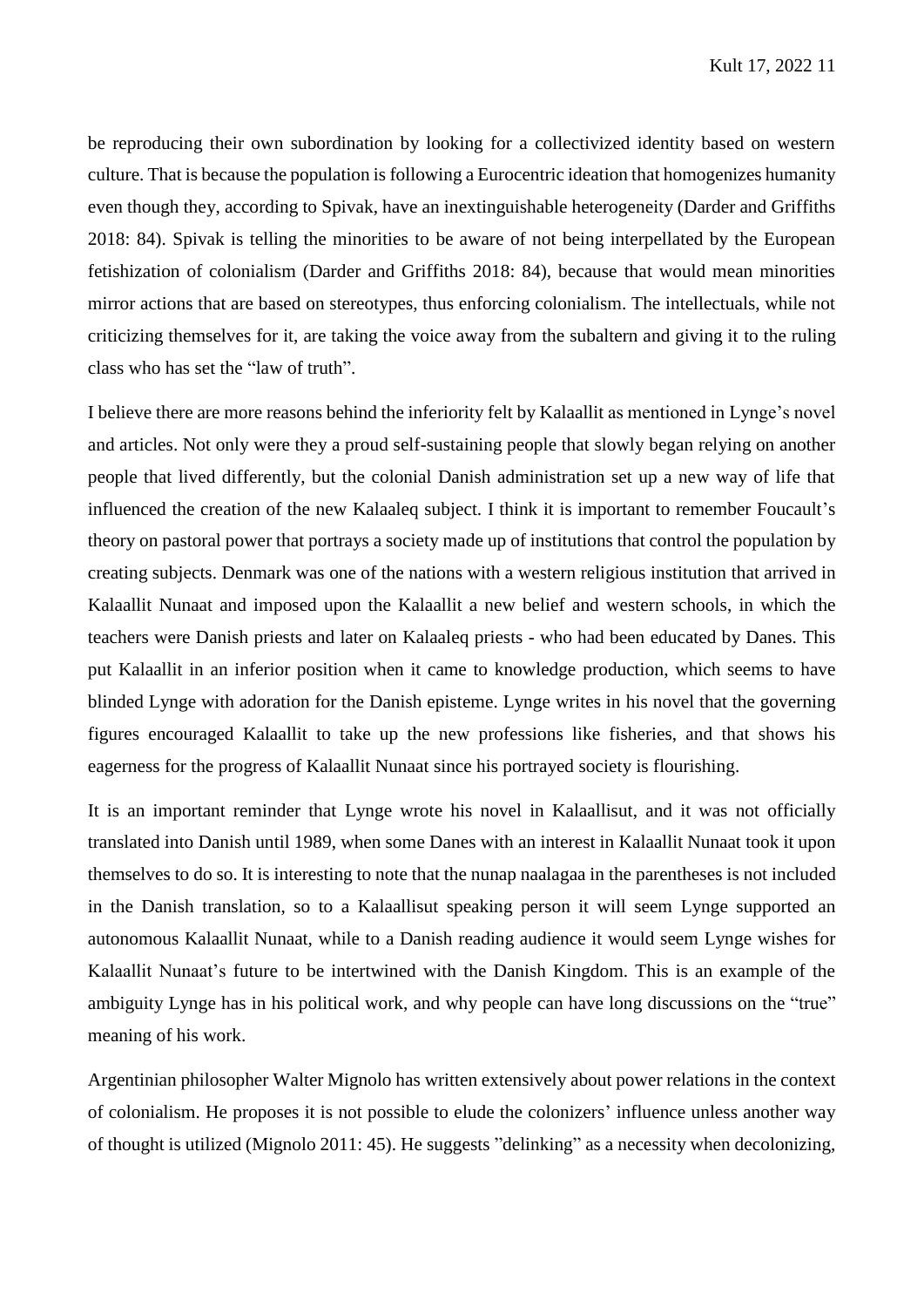meaning he supports epistemic disobedience which is to break out from the beliefs and thoughts that constitute the reality we perceive to be living in (Mignolo 2011: 45). Mignolo explores the link between modernity and the colonial project. He argues that the colonized are promised modernity through the knowledge the colonizer possesses, but that knowledge simply gives the colonized the subjective worldview that the colonizers have (Mignolo 2011: 47). Lynge writes a whole article about how newspapers and articles are important for the development of a nation (Lynge 2000A) because they publish information and debates for the public. I have read a selection of his articles to try and understand who he is as a politically engaged subject, and how his views have been affected by the influence of the Danish administrative system.

Throughout the novel Lynge gives examples on how Kalaallit Nunaat has become an open country and interwoven with global commerce, and he gives all the credit for this to the two new businesses in Kalaallit Nunaat: fisheries and sheep farming. Having electricity makes radios a household commodity and with airplanes coming from all over the globe the world no longer seems so distant. Agreements have been made with the surrounding countries so Kalaallit fishermen can follow the cod, thus making Kalaallit Nunaat an equal participant in global affairs. Lynge shows in the novel that opening the country and creating a big industry will give Kalaallit Nunaat a better economy since they can export food to the growing global population. The faster transportation makes it possible to trade globally while radios and newspapers ensure contact among all parts of Kalaallit Nunaat creating a feeling of one nation.

## **Conclusion**

Lynge directly gives his opinion on the culture of Kalaallit by writing that Kalaallit Nunaat will have to import the trades of the soul; enlightenment, science, and innovation, so he indirectly practices epistemic violence on his own fellow people. This shows a linear conception of history and a very positivistic approach to "progress". This is problematic since he encourages a group to break free from a label but at the same time identifies them by that label. This is what I mean by Lynge contradicting his work of freeing Kalaallit of inequality, because his support for the adaptation into a Danish society does not support the delinking from the western episteme. I believe his contradictory statements are caused by a strong national love to Kalaallit Nunaat mixed with a Danish education. It is interesting to remember Spivak's proposition that the intellectuals will never be able to escape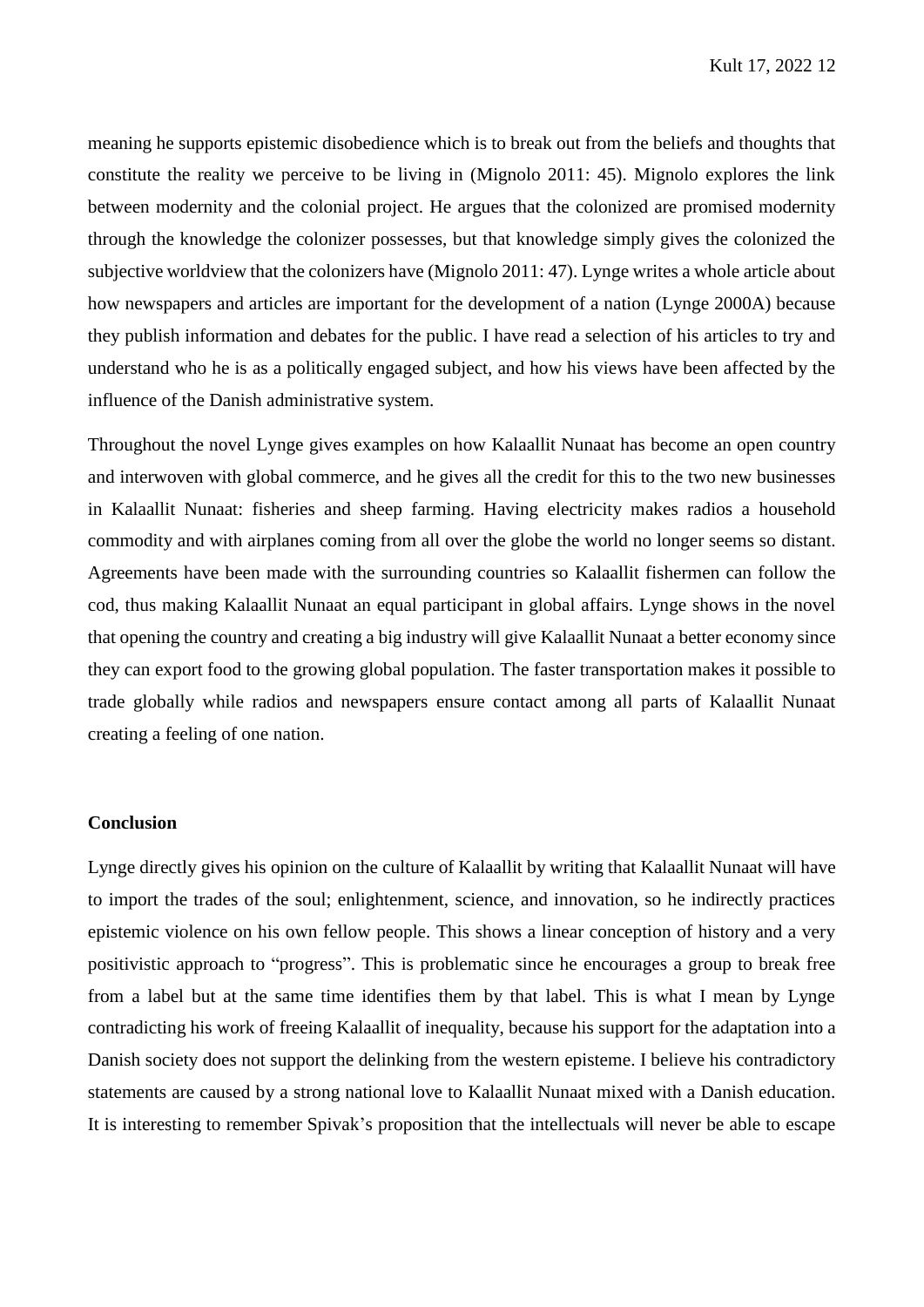the hold of the institution that educated them, meaning Lynge will not be able to escape the belief that Danes know best unless he practices delinking.

Lynge believes that Kalaallit will not speak up for themselves, but if they work hard for something and go through challenges, then maybe they will feel more confident when they have reached the goal and can celebrate. He wants to show a possible future to the young people to motivate them to dream. In 1949 and 1950 Lynge writes two articles in *Atuagagdliutit* (Lynge 2000N; Lynge 2000O) wherein he criticizes the Kalaallit population for being too timid and not broadcast their emotions. He wants to see more initiative and participation from people. However, he also praises those who have begun voicing their opposition to how things are, and he believes it is due to the enlightenment that began arriving to the country 150 years ago. In the novel there seems to be several instances of a struggling individual getting a reward for some hard work they have done.

Lynge seems to be stating two things with his novel: First, he is showing that one needs to go through hardship to achieve something that one wishes for. Second, he is showing how far Kalaallit Nunaat can get if the people work hard and go through the struggle and hardships needed to develop the country into a modern country with all the privileges that will ensue. This is supported by what he writes in his articles.

While Lynge was a temporary editor at *Atuagagdliutit* in 1949 he wrote an article named "The new year 1949"<sup>6</sup> (Lynge 2000L), and here he started with a poem that encouraged the young to be prepared and participate in the work that ensues now that Kalaallit Nunaat is open to the rest of the world. Those who are sleeping should awaken so they can follow. Lynge criticizes the governmental structure because he thinks there are not enough voices and opinions of Kalaallit present in the political space, which, according to him, results in the serious problems in Kalaallit Nunaat staying unsolved. Though he does not specify what those problems are, it is imaginable how foreign rulers might not see the problems in a country they are unfamiliar with. According to Lynge the people have been told that the government does not need to hear the voices of Kalaallit because they are not as clever as the Danes, and the population could end up making worse decisions in matters detrimental to the future of Kalaallit Nunaat. Lynge is tired of the Danes treating Kalaallit like children because they are not children and neither are they a colonized people, so they no longer want to be treated as such. The solution to this, according to Lynge, is the creation of a clear policy in Kalaallit Nunaat, a

**.** 

<sup>&</sup>lt;sup>6</sup> My own translation of the title in Kalaallisut.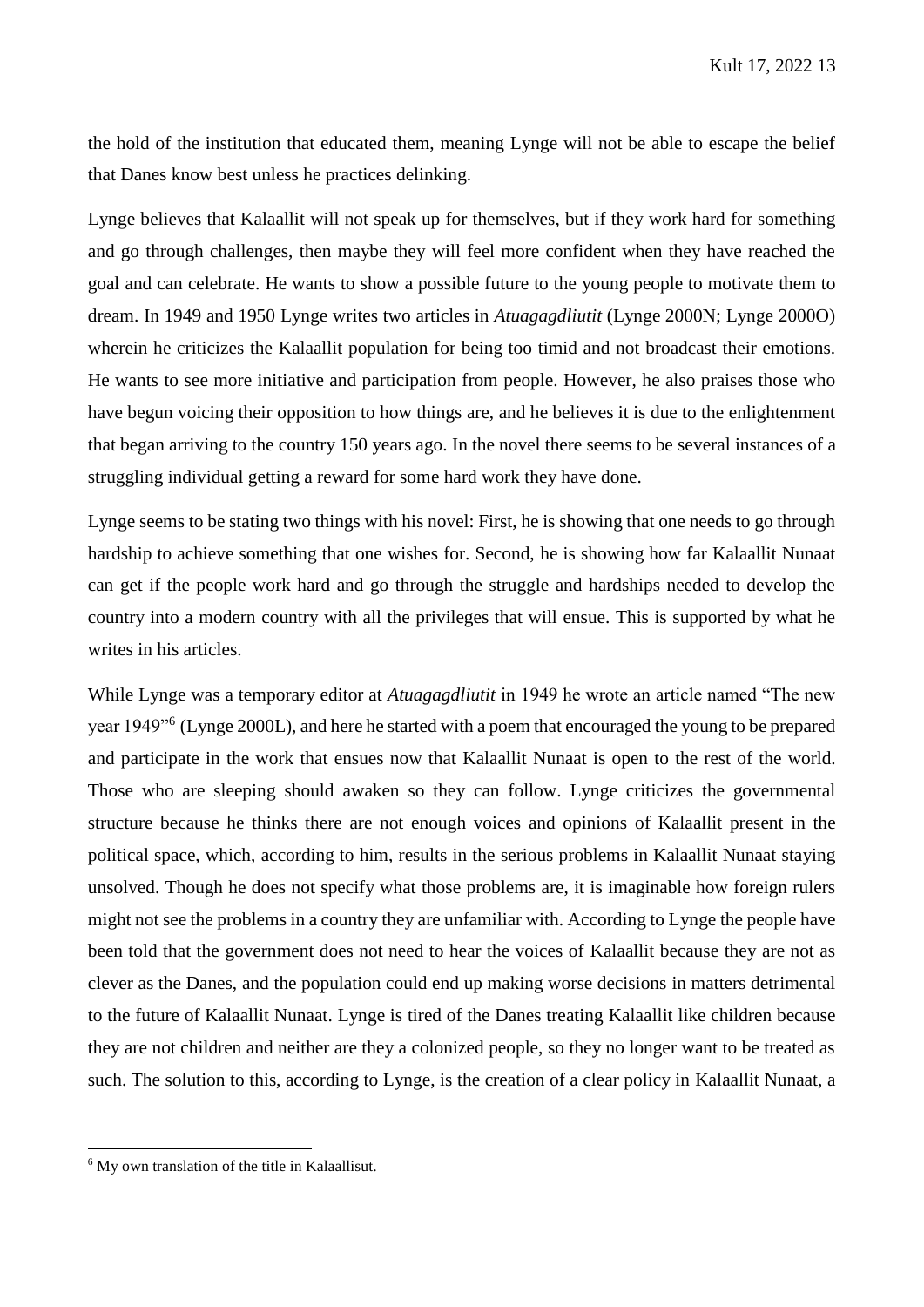goal that can be presented to the outside world that affirms the autonomy of the country and makes it clear they have their own opinions and thoughts about their country.

### **References**

Darder, Antonia and Griffiths, Tom G. 2018. "Revisiting 'Can the Subaltern Speak?': Introduction." *Qualitative Research Journal* 18 (2): 82-88.

Foucault, Michel. 1982. "Subject and Power." *Critical Inquiry* 8 (4): 777-95.

Lynge, Augo. 2000 [2000A]. "Atuagassiartaaq ´´Taqqissuut``." *Augo Lynge, Suliai katersat*, edited by Ulrik Rosing, 92-4. Viborg: Atuakkiorfik.

Lynge, Augo. 2000 [2000B]. "Ajugaassapput!" *Augo Lynge, Suliai katersat*, ed. Ulrik Rosing, 95-7. Viborg: Atuakkiorfik.

Lynge, Augo. 2000 [2000C]. "Danskit oqaasii nunaqarfiit ilaanni atuarfinni oqaasinngortariaqarpat?" *Augo Lynge, Suliai katersat*, ed. Ulrik Rosing, 98-104. Viborg: Atuakkiorfik.

Lynge, Augo. 2000 [2000D]. "Inuiaqatigiittut misigissuseq." *Augo Lynge, Suliai katersat*, ed. Ulrik Rosing, 105-9. Viborg: Atuakkiorfik.

Lynge, Augo. 2000 [2000E]. "Silarluup nalaani." *Augo Lynge, Suliai katersat*, ed. Ulrik Rosing, 110- 1. Viborg: Atuakkiorfik.

Lynge, Augo. 2000 [2000F]. "Kalaallit Nunaanni inuutissarsiutit pillugit eqqarsaatit." *Augo Lynge, Suliai katersat*, ed. Ulrik Rosing, 112-5. Viborg: Atuakkiorfik.

Lynge, Augo. 2000 [2000G]. "Inuutissarsiutit - inuussutissat. sillimmasersorneq." *Augo Lynge, Suliai katersat*, ed. Ulrik Rosing, 116-24. Viborg: Atuakkiorfik.

Lynge, Augo. 2000 [2000H]. "Avinngarusimanitta nappaatigititai." *Augo Lynge, Suliai katersat*, ed. Ulrik Rosing, 125-32. Viborg: Atuakkiorfik.

Lynge, Augo. 2000 [2000I]. "Puisinniarneq aalisarnerluunniit." *Augo Lynge, Suliai katersat*, ed. Ulrik Rosing, 133-8. Viborg: Atuakkiorfik.

Lynge, Augo. 2000 [2000J]. "Inuit eqiternerujartorlit." *Augo Lynge, Suliai katersat*, ed. Ulrik Rosing, 139-40. Viborg: Atuakkiorfik.